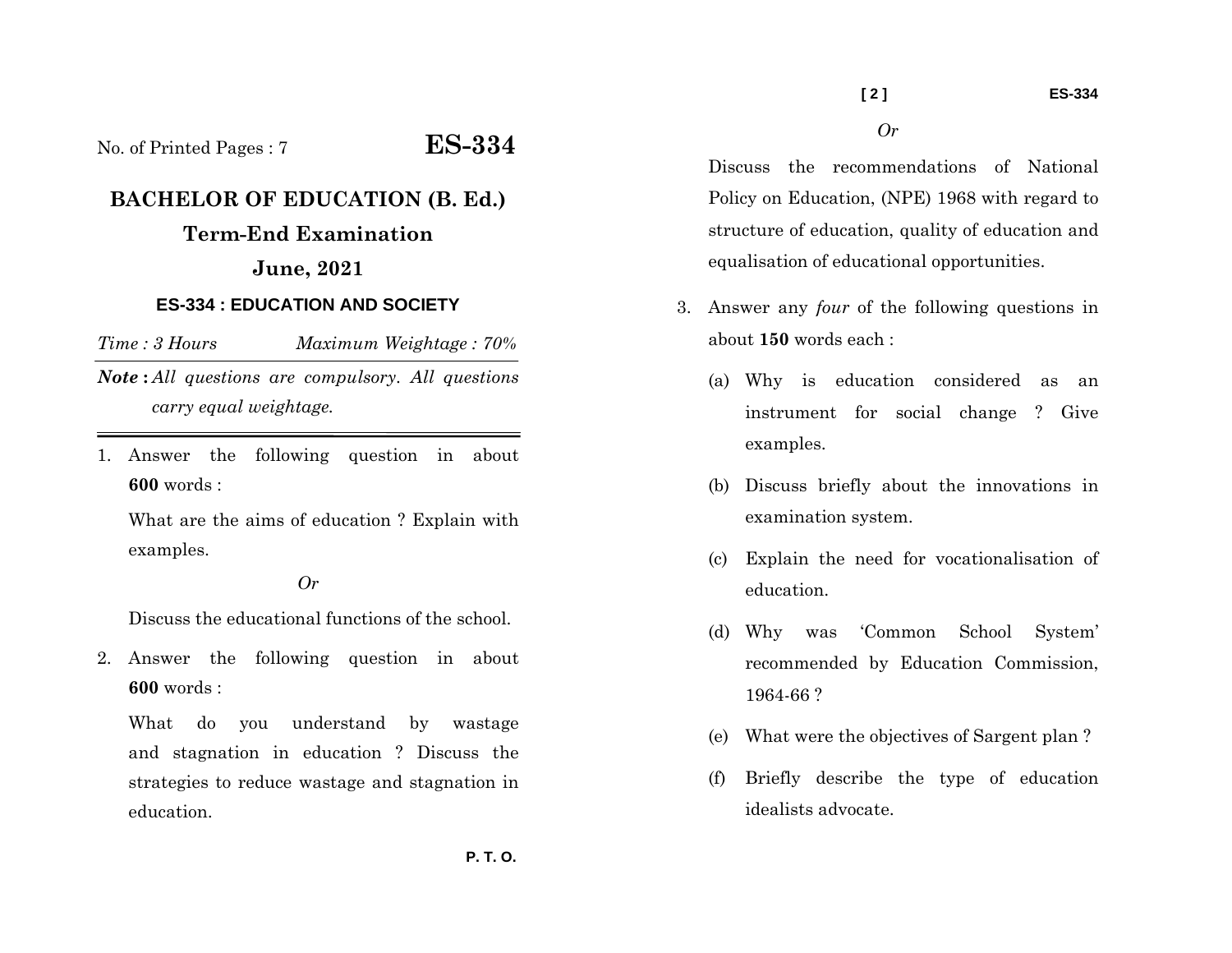4. Answer the following question in about  $600$  words:

As a teacher, what kind of quantitative and qualitative inequalities do you observe in schools ? What factors do you think are responsible for such inequalities ? In your opinion, what measures can be taken up to reduce these inequalities in schools ? Supplement your arguments with examples.

शिक्षा में स्नातक (बी. एड.)

सत्रांत परीक्षा

जून, 2021

ई.एस.-334: शिक्षा तथा समाज

अधिकतम भारिता : 70% समय : 3 घण्टे

**नोट** : सभी प्रश्न अनिवार्य हैं। सभी प्रश्नों की भारिता समान है।

1. निम्नलिखित प्रश्न का उत्तर लगभग 600 शब्दों में दीजिए: शिक्षा के क्या लक्ष्य हैं ? उदाहरण सहित व्याख्या कोजिए।

**ES-334**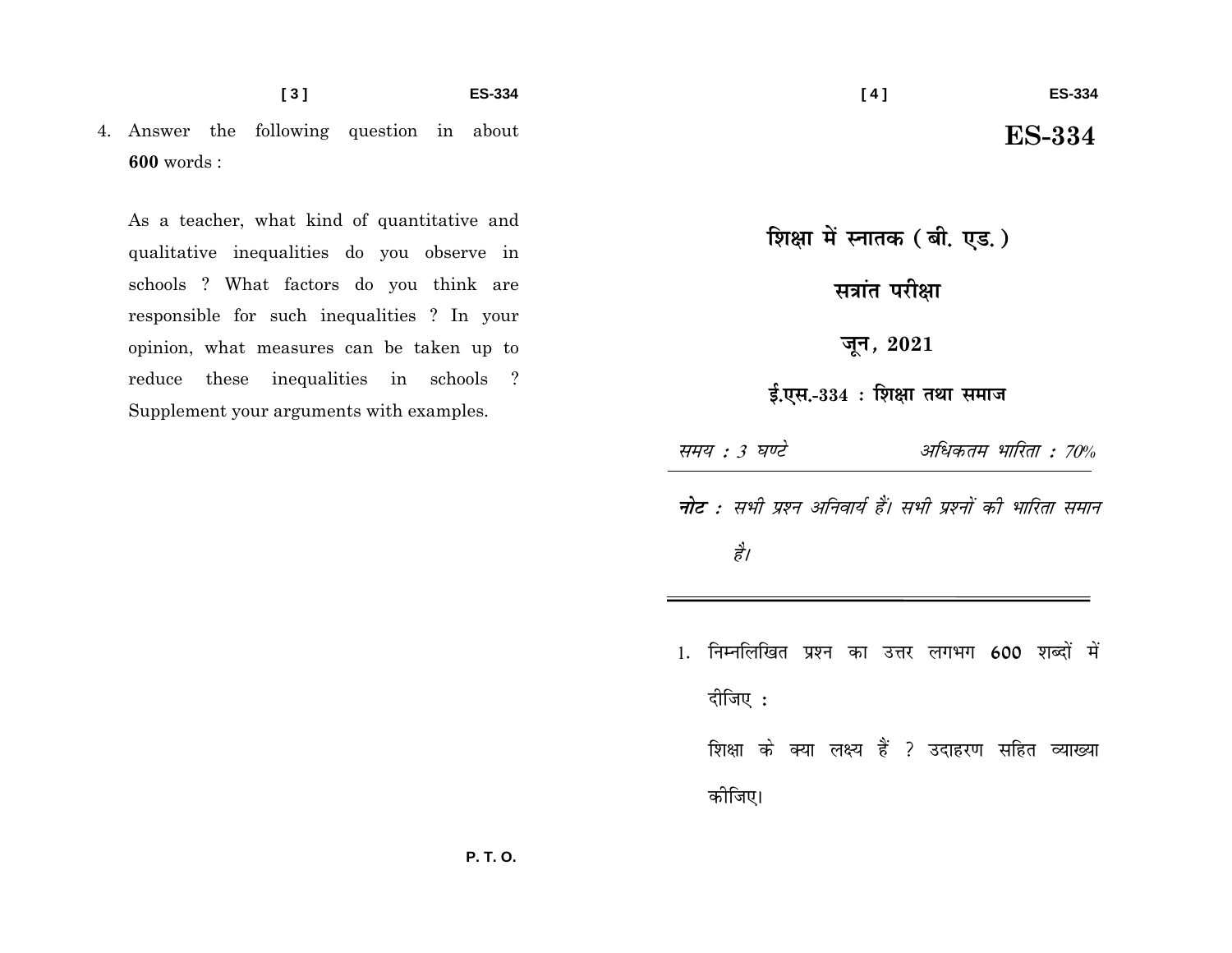### $[5]$ **ES-334** अथवा

विद्यालय के शैक्षिक प्रकार्यों का वर्णन कीजिए।

2. निम्नलिखित प्रश्न का उत्तर लगभग 600 शब्दों में दीजिए:

शिक्षा में अपव्यय एवं अवरोधन से आप क्या समझते हैं ? शिक्षा में अपव्यय एवं अवरोधन कम करने की युक्तियाँ बताइए।

#### अथवा

- शिक्षा की संरचना, शिक्षा की गणवत्ता तथा शैक्षिक अवसरों की समानता के सन्दर्भ में राष्ट्रीय शिक्षा नीति, 1968 के प्रतिवेदनों की चर्चा कीजिए।
- 3. निम्नलिखित में से किन्हीं **चार** प्रश्नों के उत्तर दीजिए। प्रत्येक उत्तर लगभग 150 शब्दों में हो :
	- (a) शिक्षा को सामाजिक परिवर्तन का उपकरण क्यों माना जाता है ? उदाहरण दीजिए।
- $[6]$ **ES-334** (b) परीक्षा प्रणाली में नवाचारों की संक्षिप्त चर्चा कोजिए।
- (c) शिक्षा के व्यवसायीकरण की आवश्यकता की व्याख्या कीजिए।
- (d) शिक्षा आयोग (1964-66) ने 'जन विद्यालय व्यवस्था' का प्रतिवेदन क्यों दिया ?
- (e) सार्जेंट योजना के उद्देश्य क्या थे ?
- (f) आदर्शवादियों द्वारा प्रतिपादित शिक्षा के प्रकार का संक्षिप्त वर्णन कोजिए।
- 4. निम्नलिखित प्रश्न का उत्तर लगभग 600 शब्दों में दीजिए :

एक अध्यापक होने के नाते, आप विद्यालय में किस प्रकार की परिमाणात्मक एवं गुणात्मक असमानताएँ देखते हैं ? आपके अनुसार इन असमानताओं के लिए कौन-से